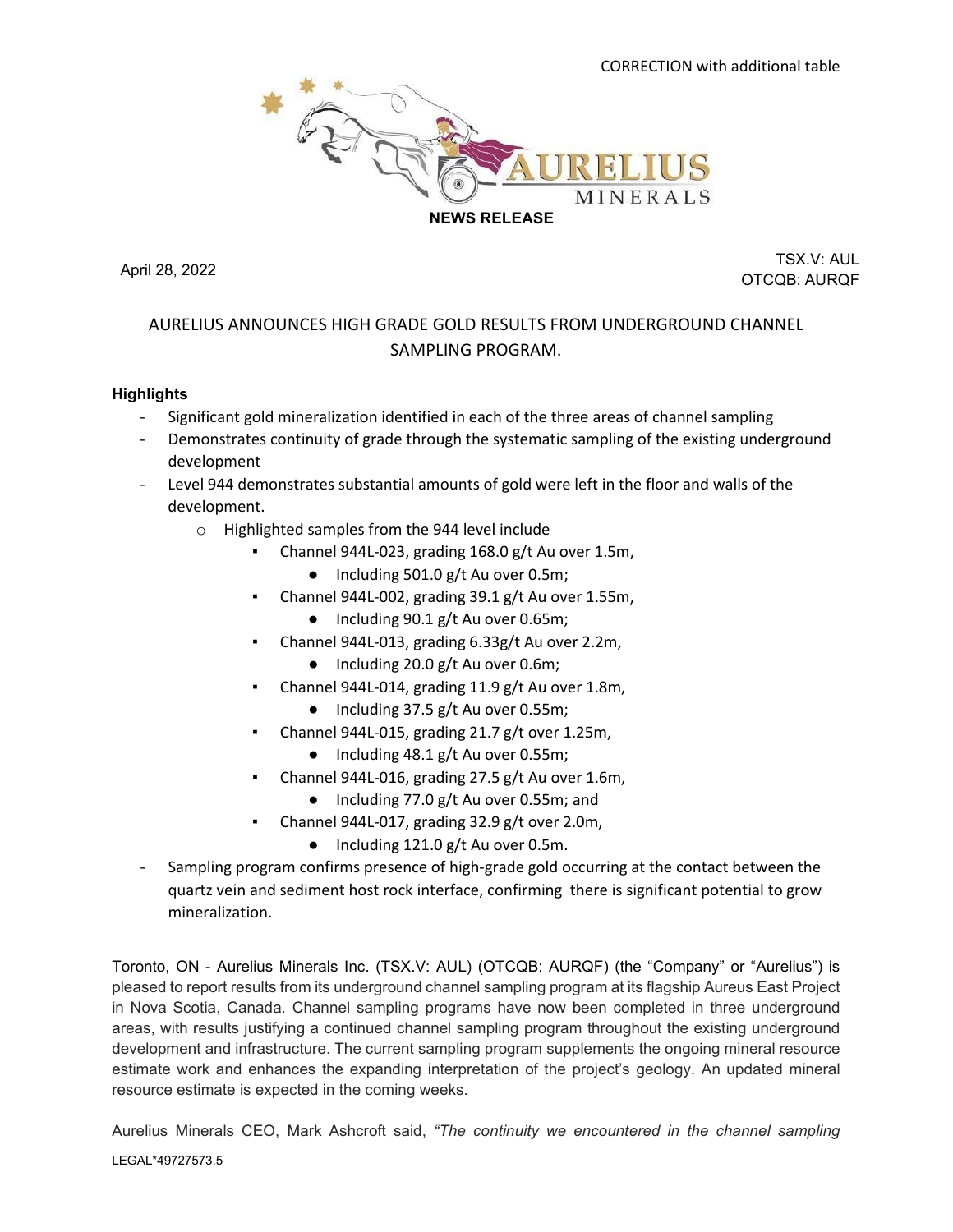*program provides us with confidence as we build our resource from the inside out, by accessing our existing underground development, which follows the gold zones down to a depth of 160 meters below surface. The first two phases of drilling in 2020 and 2021 established that the gold mineralization continues to at least 900 meters below surface and historical work has traced the mineralization over a strike length of 1600 meters. These channel sampling programs have been designed to quantify the amount of gold mineralization located surrounding the underground development and to assist in the mineral resource estimates of zones down dip and along strike. It confirms our interpretation that high-grade gold often occurs in the lower area of the zone and this opens important growth potential. The gold is not only found in the multiple stacked and folded quartz veins but also in the surrounding wall rock and this significantly increases the volume of potentially mineralized rock at the project. This is key strategic work at the project while our updated resource estimate is being finalized, and the results seen to date are significantly increasing our confidence in the interpretation and continuity of the mineralization. Due to COVID-19 related delays, we now anticipate receiving the resource estimate from Nordmin Engineering in May."* 

*"We are approaching an exciting milestone for the Aureus East project in establishing the mineral resources*  for the abundant gold mineralization intersected in our first two phases of drilling. Our goal, when we started *our exploration at the project, was to identify areas of significant growth potential for gold mineralization. Having achieved expansion of the gold system in all directions and identifying mineralization in the wall rock between the gold zones, we are very happy with how the project is advancing," said Jeremy Niemi, Vice President, Exploration.* 

# **Aurelius Exploration Strategy and Progress to Date**

Aurelius completed 21,700m of diamond drilling at the Aureus East project in the Phase 1 and 2 programs. A combination of 21 holes drilled from underground and 30 holes, including 2 wedged holes, from surface have resulted in a near doubling of the drilling database. Aurelius also sampled considerable historical core and employed a thorough sampling protocol to capture all gold mineralization in holes drilled. This database supports the geological model which defines the mineral resources being estimated at the project.

## **Channel Sampling Results**

- Significant gold mineralization identified in each of the three areas of channel sampling
- 944 level demonstrates substantial gold was left in the ground in the floor and walls of the development.
	- o 11 of 23 channels have samples grading over 30 g/t gold
	- $\circ$  16 of 23 channels have samples grading over 15 g/t gold
	- o Sampling covered approximately 46m of strike length of the zone.
		- 0.5m grading 501 g/t Au in channel 944L-023
		- 0.5m grading 121 g/t Au in channel 944L-017
		- 0.65m grading 90.1 g/t Au in channel 944L-002
		- 0.5m grading 78.0 g/t Au in channel 944L-021
	- $\circ$  Based on the positive results, the program has been expanded to include an additional 13 channels and 26m of strike length

## **Exploration Philosophy**

The Aurelius exploration approach involves stepping back and taking a wider view of opportunities to discover new gold mineralization. Part of that is considering potentially overlooked gold in existing drilling. In recent years, exploration for gold in the Meguma district has expanded from the traditional high-grade gold in quartz veins into the wall rock surrounding the veins. This approach has proven successful at identifying overlooked gold mineralization at all four of the projects in the Meguma district. Specifically, Figure 1 shows a series of channel samples on level 944, which demonstrated strong continuity of significant gold intercepts that were not taken into account in the mineral resource estimate to date. The continuity of the results along strike has the potential to expand the resource in the future. Figure 2 displays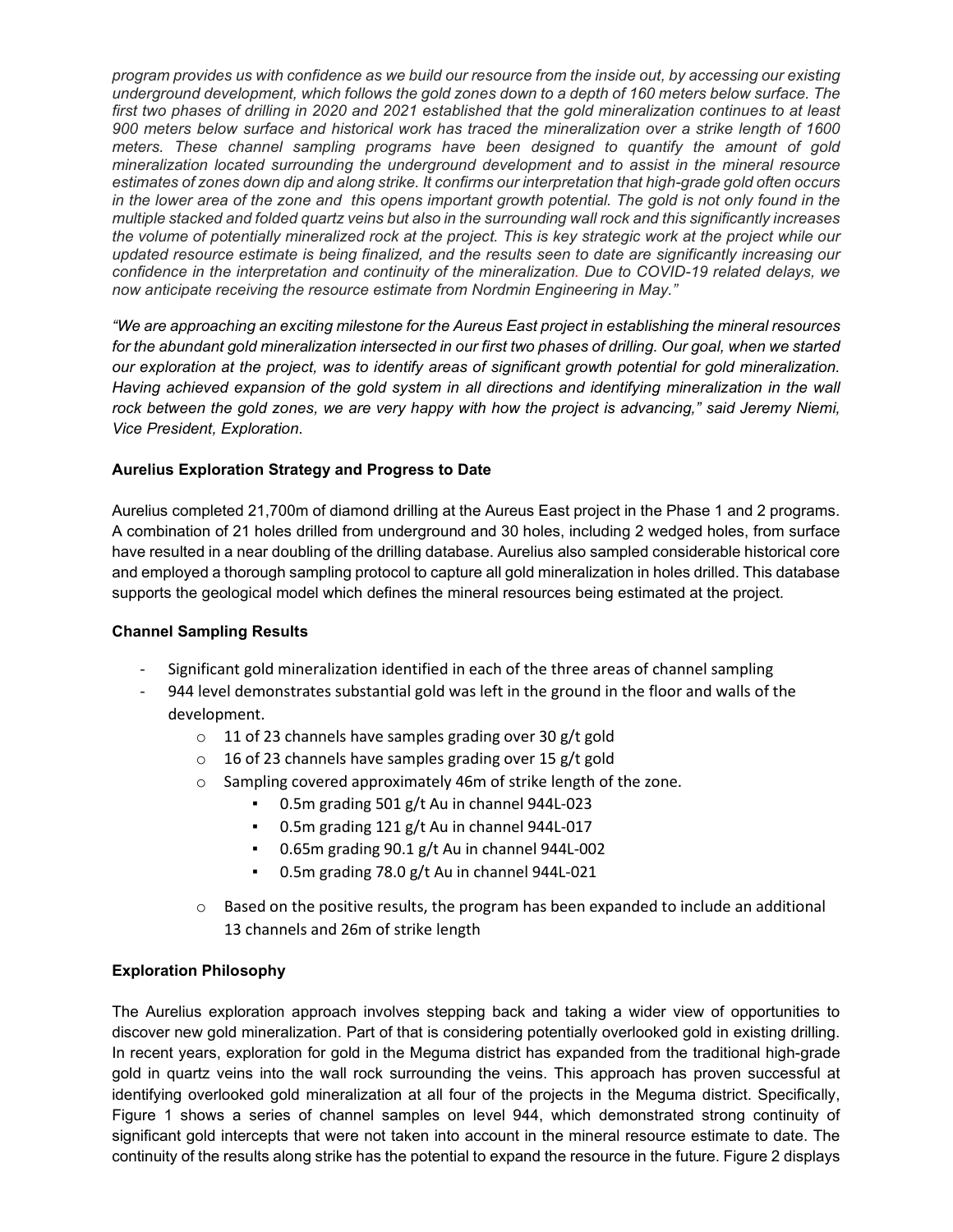the multiple areas where the channel sampling program will be applied to in order to improve the understanding of the gold grade continuity. Figure 3 shows a photo of a series of underground channel samples within existing development on the 944 level. This sequence of channel samples highlights the continuity of high-grade gold mineralization left in the underground development.

## **Next Steps**

Building on the positive results seen to date, the channel sampling program will be expanded to other areas and will continue to build a database that supports the gold mineral resources at the project.

Similar to Aureus East, an expanded campaign of sampling, relogging and potentially re-interpreting the historical core is also underway at Forest Hill and Tangier projects.



Figure 1. Section showing 944 Level Channel sampling program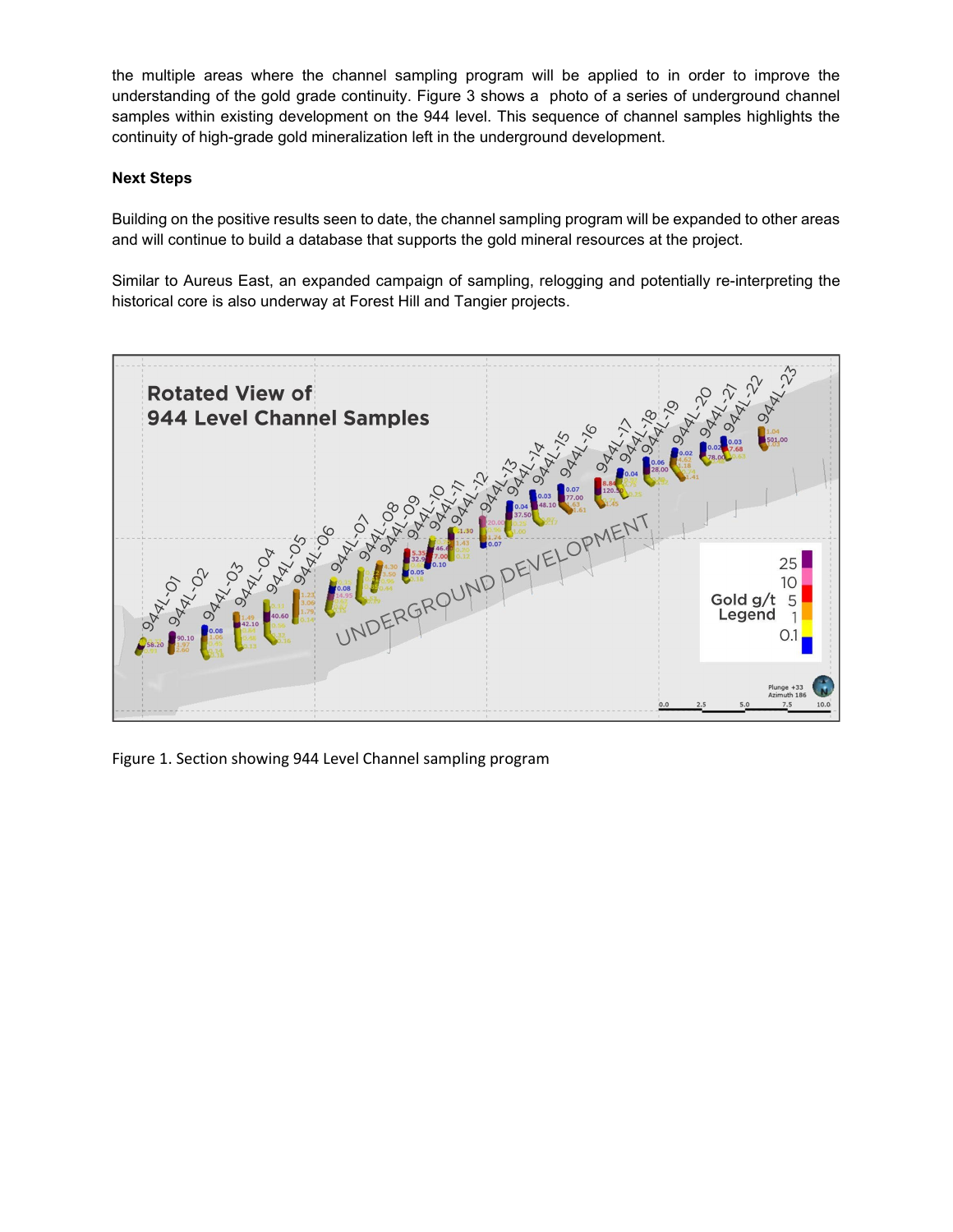

Figure 2. Long section showing locations of channel sampling programs



Figure 3. Photo of underground channel sampling program on 944L looking to the west.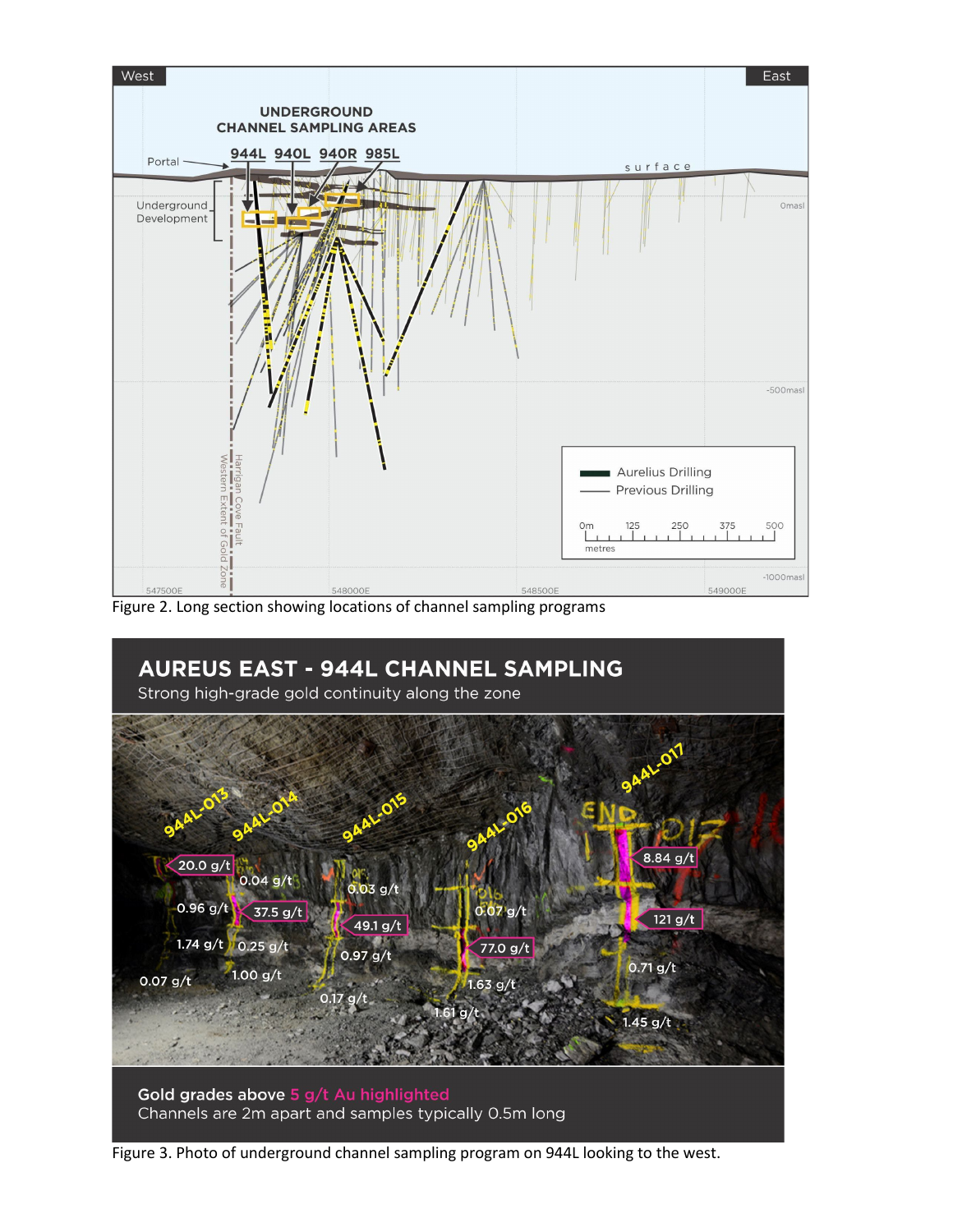| Location | Channel ID      | Easting | Northing  | Elevation | Length | Azimuth | Dip            |
|----------|-----------------|---------|-----------|-----------|--------|---------|----------------|
| 940E     | AE-CHN-940E-001 | 547,887 | 4,979,903 | $-69$     | 2.60   | 155     | 1              |
| 940E     | AE-CHN-940E-002 | 547,891 | 4,979,904 | $-69$     | 2.60   | 168     | 0              |
| 940E     | AE-CHN-940E-003 | 547,895 | 4,979,905 | $-69$     | 2.70   | 172     | 3              |
| 940E     | AE-CHN-940E-004 | 547,898 | 4,979,906 | $-69$     | 2.85   | 167     | $\overline{2}$ |
| 940E     | AE-CHN-940E-005 | 547,904 | 4,979,907 | $-69$     | 2.75   | 158     | $\overline{7}$ |
| 940E     | AE-CHN-940E-006 | 547,906 | 4,979,908 | $-69$     | 3.00   | 164     | 4              |
| 940E     | AE-CHN-940E-007 | 547,909 | 4,979,908 | $-69$     | 2.20   | 299     | 88             |
| 940E     | AE-CHN-940E-008 | 547,910 | 4,979,908 | $-69$     | 1.95   | 39      | 82             |
| 940E     | AE-CHN-940E-009 | 547,914 | 4,979,909 | $-70$     | 2.05   | 105     | 88             |
| 940E     | AE-CHN-940E-010 | 547,918 | 4,979,909 | $-70$     | 2.00   | 190     | 6              |
| 940E     | AE-CHN-940E-011 | 547,921 | 4,979,910 | $-70$     | 2.60   | 172     | 5              |
| 940E     | AE-CHN-940E-012 | 547,924 | 4,979,910 | $-70$     | 2.65   | 176     | 5              |
| 940E     | AE-CHN-940E-013 | 547,929 | 4,979,910 | $-71$     | 2.15   | 163     | 16             |
| 940E     | AE-CHN-940E-014 | 547,889 | 4,979,904 | $-69$     | 2.50   | 165     | 4              |
| 940E     | AE-CHN-940E-015 | 547,893 | 4,979,905 | $-69$     | 2.50   | 171     | 0              |
| 940E     | AE-CHN-940E-016 | 547,897 | 4,979,906 | $-69$     | 3.00   | 170     | 3              |
| 940E     | AE-CHN-940E-017 | 547,912 | 4,979,909 | $-69$     | 1.90   | 176     | 13             |
| 940E     | AE-CHN-940E-018 | 547,916 | 4,979,909 | $-70$     | 2.85   | 182     | 19             |
| 940E     | AE-CHN-940E-019 | 547,927 | 4,979,910 | -70       | 2.25   | 176     | 13             |
| 940R     | AE-CHN-940R-001 | 547,891 | 4,979,947 | $-62$     | 3.50   | 170     | $\mathbf{1}$   |
| 940R     | AE-CHN-940R-002 | 547,893 | 4,979,938 | $-62$     | 2.00   | 165     | $-1$           |
| 944L     | AE-CHN-944L-001 | 547,828 | 4,979,891 | $-58$     | 1.60   | 314     | 69             |
| 944L     | AE-CHN-944L-002 | 547,826 | 4,979,891 | $-59$     | 1.55   | 350     | 78             |
| 944L     | AE-CHN-944L-003 | 547,824 | 4,979,891 | $-59$     | 2.50   | 168     | 11             |
| 944L     | AE-CHN-944L-004 | 547,822 | 4,979,891 | $-59$     | 2.50   | 161     | 16             |
| 944L     | AE-CHN-944L-005 | 547,820 | 4,979,890 | $-59$     | 3.15   | 149     | 10             |
| 944L     | AE-CHN-944L-006 | 547,818 | 4,979,889 | $-59$     | 2.30   | 340     | 86             |
| 944L     | AE-CHN-944L-007 | 547,816 | 4,979,888 | $-59$     | 3.00   | 151     | 14             |
| 944L     | AE-CHN-944L-008 | 547,814 | 4,979,887 | $-59$     | 2.75   | 147     | 4              |
| 944L     | AE-CHN-944L-009 | 547,814 | 4,979,886 | $-59$     | 2.30   | 326     | 76             |
| 944L     | AE-CHN-944L-010 | 547,811 | 4,979,885 | $-59$     | 3.00   | 149     | 20             |
| 944L     | AE-CHN-944L-011 | 547,810 | 4,979,883 | $-59$     | 2.35   | 330     | 77             |
| 944L     | AE-CHN-944L-012 | 547,809 | 4,979,882 | $-59$     | 2.50   | 169     | 88             |
| 944L     | AE-CHN-944L-013 | 547,807 | 4,979,881 | $-59$     | 2.50   | 124     | 88             |
| 944L     | AE-CHN-944L-014 | 547,805 | 4,979,880 | $-59$     | 2.40   | 124     | 88             |
| 944L     | AE-CHN-944L-015 | 547,803 | 4,979,880 | $-59$     | 2.35   | 145     | 9              |
| 944L     | AE-CHN-944L-016 | 547,801 | 4,979,879 | $-59$     | 2.10   | 147     | $\overline{7}$ |
| 944L     | AE-CHN-944L-017 | 547,799 | 4,979,879 | $-58$     | 2.00   | 156     | 20             |
| 944L     | AE-CHN-944L-018 | 547,798 | 4,979,878 | $-58$     | 2.00   | 152     | 35             |
| 944L     | AE-CHN-944L-019 | 547,796 | 4,979,877 | $-58$     | 2.00   | 146     | 10             |
| 944L     | AE-CHN-944L-020 | 547,794 | 4,979,876 | $-58$     | 2.50   | 158     | 12             |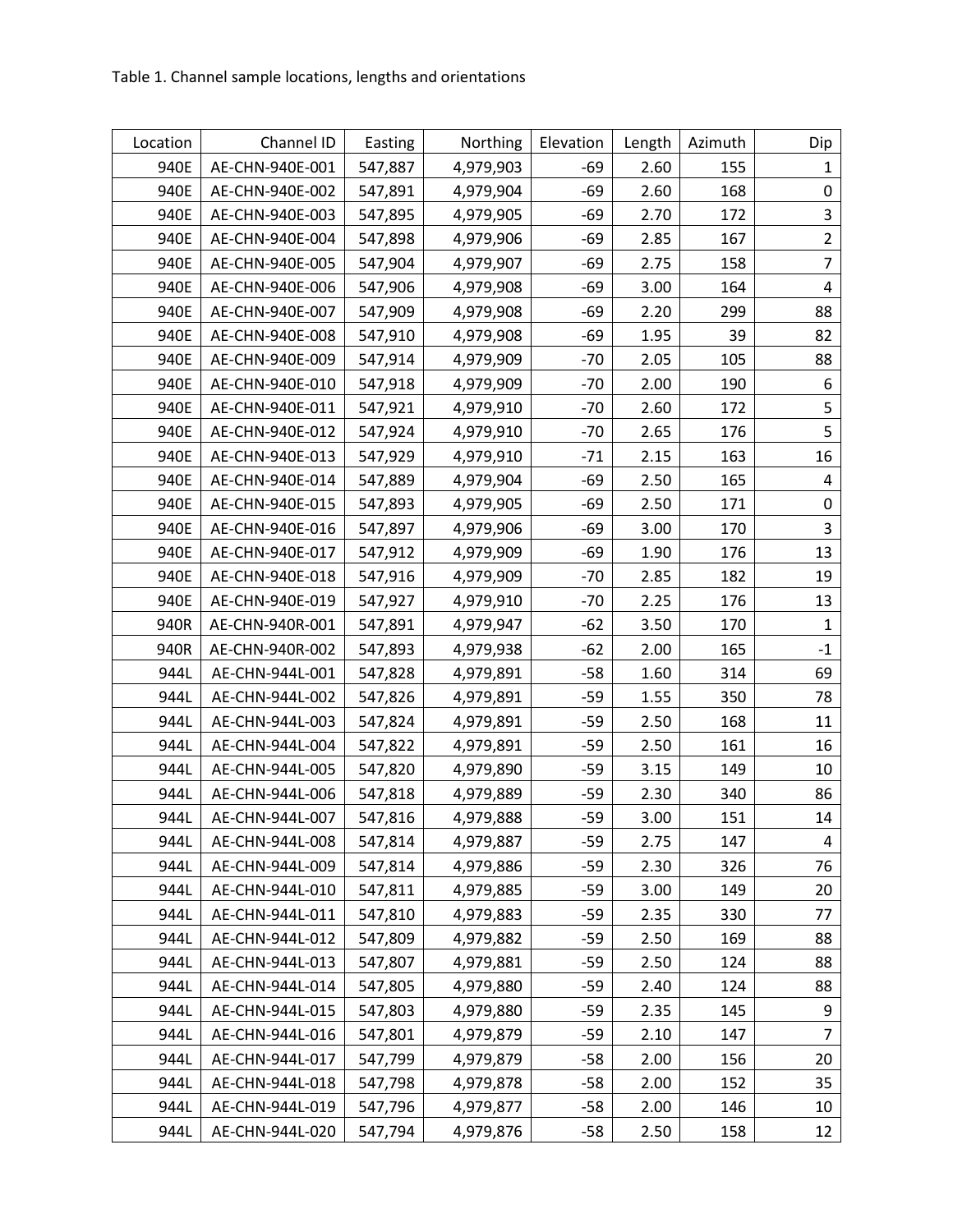| Location | Channel ID      | Easting | Northing  | Elevation | Length | Azimuth | Dip            |
|----------|-----------------|---------|-----------|-----------|--------|---------|----------------|
| 944L     | AE-CHN-944L-021 | 547,793 | 4,979,875 | $-58$     | 1.50   | 147     | 18             |
| 944L     | AE-CHN-944L-022 | 547,792 | 4,979,875 | $-58$     | 1.50   | 164     | 31             |
| 944L     | AE-CHN-944L-023 | 547,789 | 4,979,874 | $-58$     | 1.50   | 164     | 31             |
| 985R     | AE-CHN-985R-001 | 548,000 | 4,979,945 | $-10$     | 4.10   | 347     | 1              |
| 985R     | AE-CHN-985R-002 | 548,002 | 4,979,946 | $-10$     | 3.40   | 347     | $-1$           |
| 985R     | AE-CHN-985R-003 | 548,004 | 4,979,946 | $-10$     | 4.20   | 345     | $\overline{2}$ |
| 985R     | AE-CHN-985R-004 | 548,006 | 4,979,947 | $-11$     | 4.00   | 348     | 6              |
| 985R     | AE-CHN-985R-005 | 548,008 | 4,979,947 | $-11$     | 4.10   | 350     | $-1$           |
| 985R     | AE-CHN-985R-006 | 548,010 | 4,979,947 | $-11$     | 3.50   | 351     | 3              |
| 985R     | AE-CHN-985R-007 | 548,012 | 4,979,948 | $-11$     | 3.50   | 351     | 0              |
| 985R     | AE-CHN-985R-008 | 548,014 | 4,979,948 | $-12$     | 3.60   | 349     | 8              |
| 985R     | AE-CHN-985R-009 | 548,016 | 4,979,949 | $-12$     | 3.60   | 348     | 3              |
| 985R     | AE-CHN-985R-010 | 548,018 | 4,979,947 | $-12$     | 5.60   | 342     | 0              |
| 985R     | AE-CHN-985R-011 | 548,020 | 4,979,949 | $-12$     | 4.20   | 350     | 1              |
| 985R     | AE-CHN-985R-012 | 548,022 | 4,979,950 | $-13$     | 3.10   | 346     | 3              |
| 985R     | AE-CHN-985R-013 | 548,024 | 4,979,950 | $-13$     | 4.00   | 350     | $\overline{2}$ |
| 985R     | AE-CHN-985R-014 | 548,026 | 4,979,950 | $-13$     | 4.30   | 348     | 3              |
| 985R     | AE-CHN-985R-015 | 548,028 | 4,979,951 | $-14$     | 4.30   | 351     | 6              |
| 985R     | AE-CHN-985R-016 | 548,029 | 4,979,952 | $-14$     | 3.70   | 344     | 4              |
| 985R     | AE-CHN-985R-017 | 548,031 | 4,979,952 | $-14$     | 4.20   | 347     | 5              |

Table 2. Aureus East underground channel sampling results from 940 level, 944 level and 985 levels and ramps

| Channel         | Length | Au gpt |
|-----------------|--------|--------|
| AE-CHN-985R-001 | 1.10   | 7.58   |
| including       | 0.60   | 12.3   |
| AE-CHN-985R-002 | 2.10   | 1.19   |
| AE-CHN-985R-003 | 2.00   | 8.09   |
| including       | 0.50   | 9.82   |
| and             | 0.50   | 21.5   |
| AE-CHN-985R-004 | 3.50   | 1.40   |
| including       | 0.50   | 7.89   |
| AE-CHN-985R-005 | 1.10   | 4.60   |
| including       | 0.50   | 9.02   |
| AE-CHN-985R-006 | 3.50   | 4.35   |
| including       | 0.50   | 5.88   |
| and             | 0.50   | 22.0   |
| AE-CHN-985R-007 | 1.00   | 0.98   |
| AE-CHN-985R-008 | 3.60   | 2.20   |
| including       | 0.50   | 5.45   |
| and             | 0.60   | 6.62   |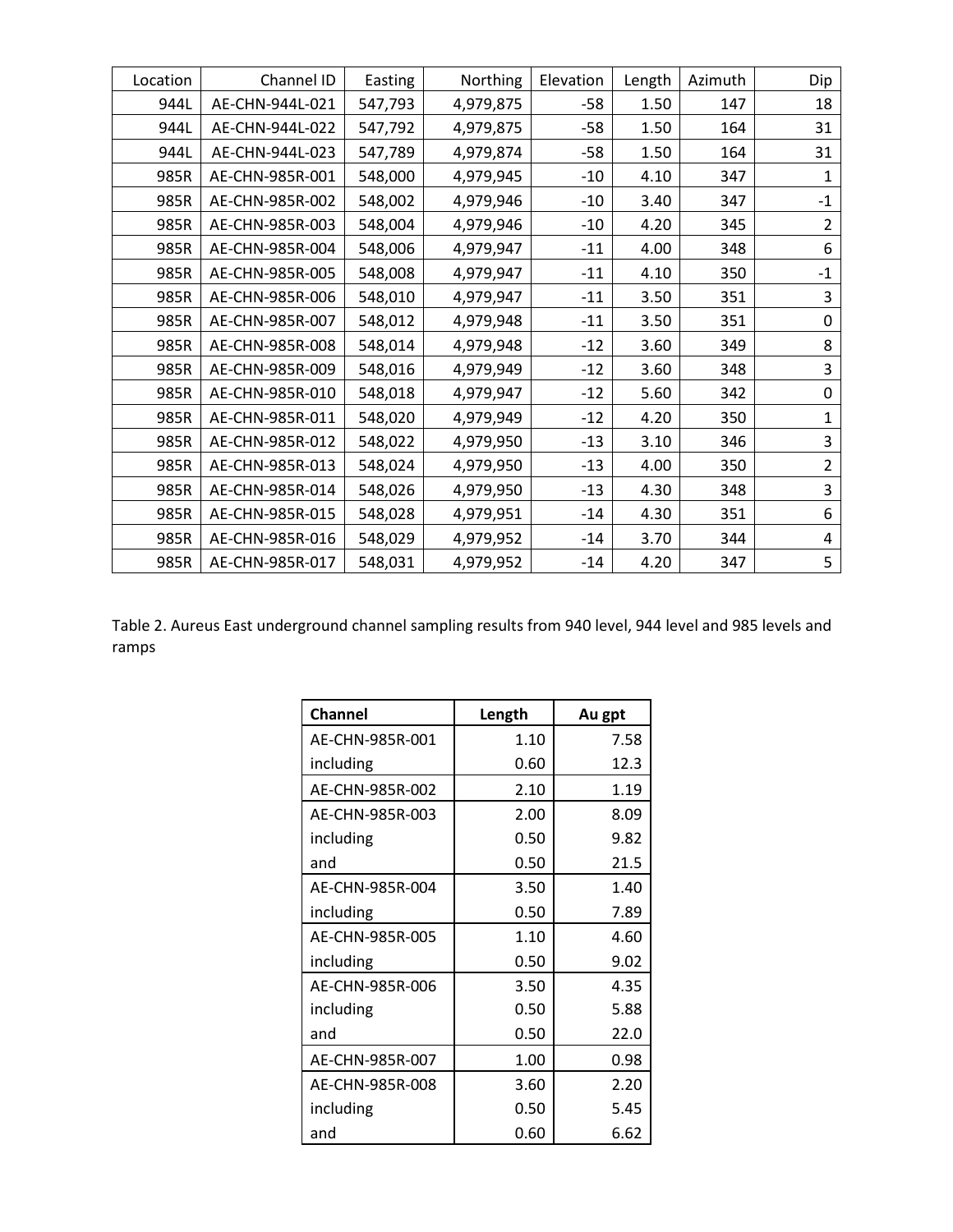| Channel         | Length | Au gpt |
|-----------------|--------|--------|
| AE-CHN-985R-009 | 1.60   | 11.5   |
| including       | 0.50   | 25.5   |
| and             | 0.60   | 9.18   |
| AE-CHN-985R-010 | 5.00   | 3.23   |
| including       | 0.50   | 15.1   |
| and             | 0.50   | 8.43   |
| AE-CHN-985R-011 | 4.20   | 1.46   |
| AE-CHN-985R-012 | 2.60   | 2.41   |
| including       | 0.60   | 8.84   |
| AE-CHN-985R-013 | 4.00   | 1.75   |
| including       | 0.50   | 5.99   |
| AF-CHN-985R-014 | 4.30   | 4.50   |
| including       | 0.60   | 28.6   |
| AE-CHN-985R-015 | 3.70   | 0.88   |
| AE-CHN-985R-016 | 3.20   | 2.70   |
| including       | 0.50   | 8.18   |
| and             | 0.50   | 6.83   |
| AE-CHN-985R-017 | 4.20   | 1.49   |

| AE-CHN-940E-001 | 2.60 | 8.36  |
|-----------------|------|-------|
| including       | 2.10 | 10.3  |
| AE-CHN-940E-002 | 2.60 | 10.1  |
| including       | 2.10 | 12.5  |
| AE-CHN-940E-003 | 2.70 | 1.54  |
| including       | 1.10 | 3.51  |
| AE-CHN-940E-004 | 2.85 | 3.97  |
| including       | 1.85 | 5.96  |
| AE-CHN-940E-005 | 2.75 | 0.50  |
| including       | 1.25 | 1.01  |
| AE-CHN-940E-006 | 3.00 | 1.34  |
| including       | 0.60 | 4.91  |
| AE-CHN-940E-007 | 2.20 | 34.7  |
| including       | 0.60 | 126.5 |
| AE-CHN-940E-008 | 1.95 | 14.0  |
| including       | 0.95 | 28.5  |
| AE-CHN-940E-009 | 2.05 | 0.68  |
| including       | 1.00 | 1.16  |
| AE-CHN-940E-010 | 2.00 | 1.77  |
| including       | 1.00 | 3.44  |
| AE-CHN-940E-011 | 2.00 | 3.37  |
| including       | 1.50 | 4.46  |
| AE-CHN-940E-012 | 2.10 | 15.0  |
| including       | 1.50 | 20.9  |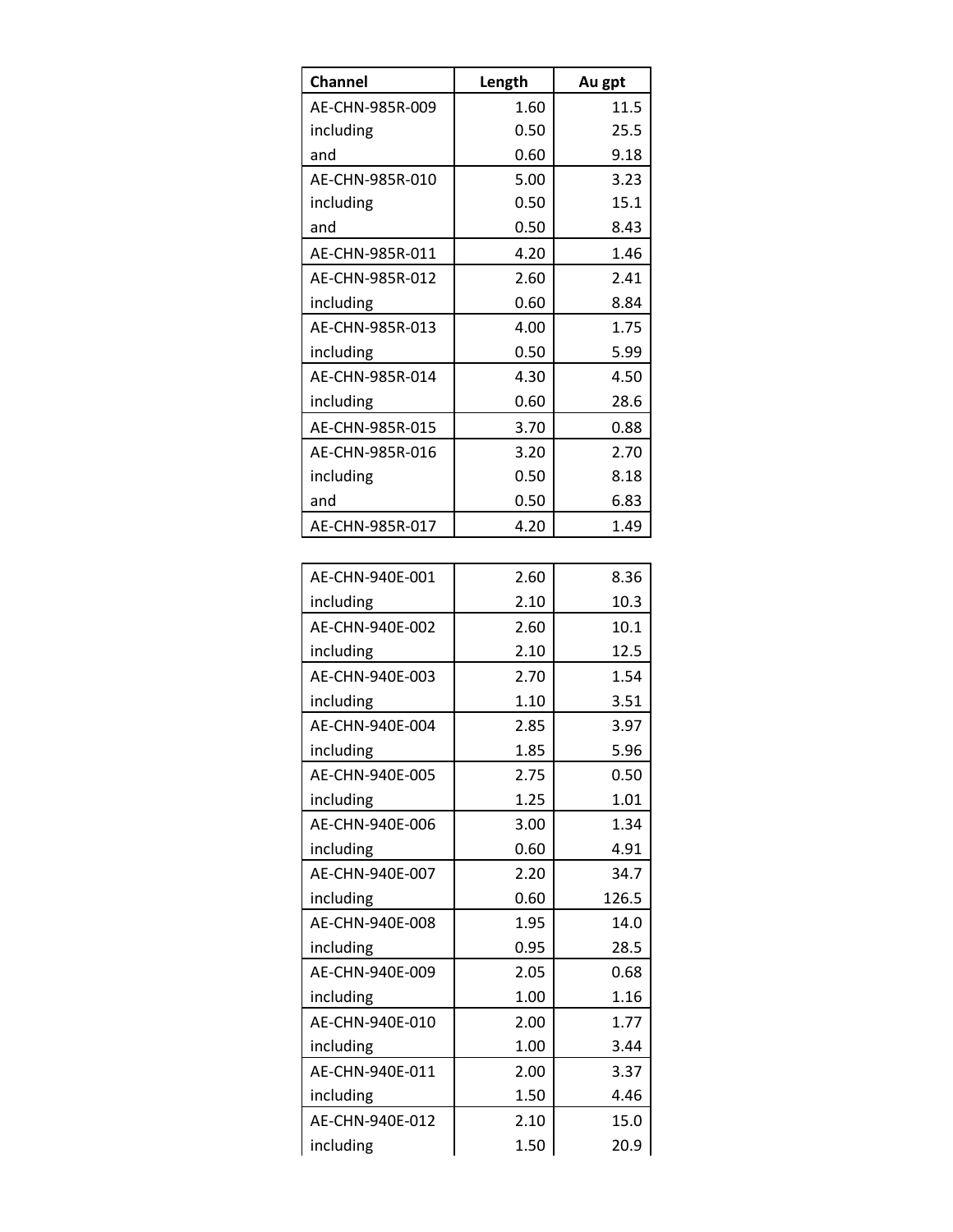| <b>Channel</b>               | Length | Au gpt |
|------------------------------|--------|--------|
| AE-CHN-940E-013              | 1.60   | 4.73   |
| including                    | 1.00   | 7.50   |
| AE-CHN-940E-014              | 2.50   | 4.81   |
| including                    | 2.00   | 5.93   |
| including                    | 0.50   | 21.4   |
| AE-CHN-940E-015              | 2.00   | 3.21   |
| including                    | 1.00   | 6.17   |
| AE-CHN-940E-016              | 3.00   | 1.37   |
| including                    | 1.00   | 3.76   |
| AE-CHN-940E-017              | 1.90   | 5.10   |
| including                    | 1.00   | 9.59   |
| AE-CHN-940E-018              | 2.85   | 6.98   |
| including                    | 1.35   | 14.5   |
| AE-CHN-940E-019              | 2.25   | 2.11   |
| including                    | 1.75   | 2.63   |
| AE-CHN-940R-001              | 0.5    | 0.11   |
|                              |        |        |
| AE-CHN-940R-002              | 0.5    | 0.34   |
| AE-CHN-944L-001              | 1.10   | 32.2   |
| including                    | 0.60   | 58.2   |
| AE-CHN-944L-002              | 1.55   | 39.1   |
| including                    | 0.65   | 90.1   |
| AE-CHN-944L-003              | 1.00   | 0.76   |
| AE-CHN-944L-004              | 2.00   | 9.14   |
| including                    | 0.40   | 42.1   |
| AE-CHN-944L-005              | 2.00   | 14.5   |
| including                    | 0.70   | 40.6   |
| AE-CHN-944L-006              | 1.80   | 2.09   |
| AE-CHN-944L-007              | 1.50   | 6.37   |
| including                    | 0.60   | 15.0   |
| AE-CHN-944L-008              | 1.75   | 0.61   |
| AE-CHN-944L-009              | 2.30   | 2.38   |
| AE-CHN-944L-010              | 1.35   | 12.8   |
| including                    | 0.45   | 32.9   |
| AE-CHN-944L-011              | 1.30   | 22.2   |
| including                    | 0.50   | 46.6   |
| AE-CHN-944L-012              | 1.55   | 15.3   |
| including                    | 0.55   | 41.3   |
|                              |        |        |
|                              | 2.20   | 6.33   |
| AE-CHN-944L-013<br>including | 0.60   | 20     |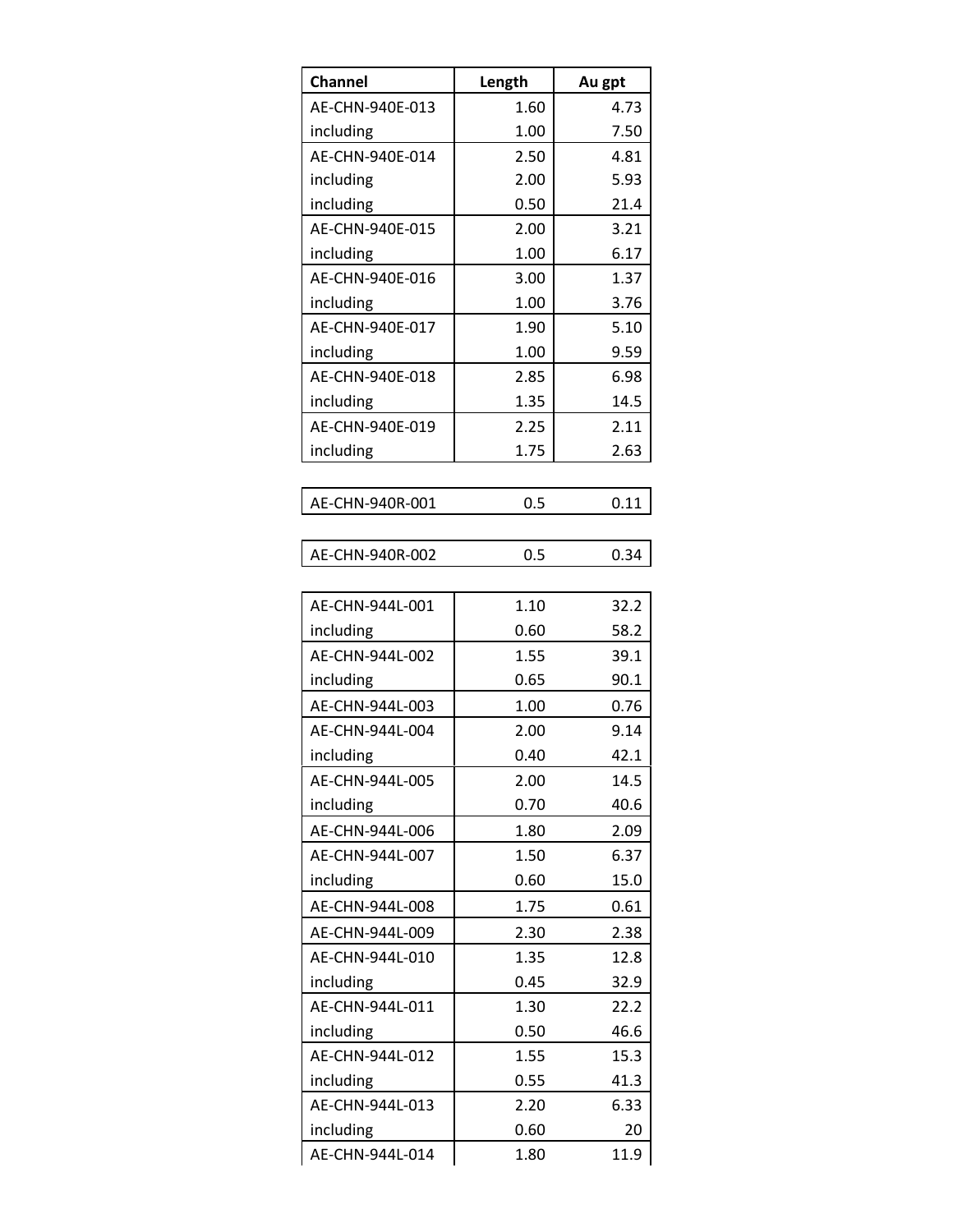| Channel         | Length | Au gpt |
|-----------------|--------|--------|
| including       | 0.55   | 37.5   |
| AE-CHN-944L-015 | 1.25   | 21.7   |
| including       | 0.55   | 48.1   |
| AE-CHN-944L-016 | 1.60   | 27.5   |
| including       | 0.55   | 77     |
| AE-CHN-944L-017 | 2.00   | 32.9   |
| including       | 0.50   | 121    |
| AE-CHN-944L-018 | 1.00   | 0.84   |
| AE-CHN-944L-019 | 1.50   | 9.67   |
| including       | 0.50   | 28.0   |
| AE-CHN-944L-020 | 2.00   | 1.99   |
| AE-CHN-944L-021 | 1.00   | 39.2   |
| including       | 0.50   | 78.0   |
| AF-CHN-944L-022 | 1.00   | 4.16   |
| including       | 0.50   | 7.68   |
| AE-CHN-944L-023 | 1.50   | 168    |
| including       | 0.50   | 501    |

## **COVID-19 Precautions**

Aurelius has developed and implemented compliant precautions and procedures that are in line with guidelines for the Province of Nova Scotia. Protocols were put in place to ensure the safety of our employees and contractors, thereby reducing the potential for community contact and spreading of the virus.

#### **Qualified Person and Analytical Procedures**

Mr. Jeremy Niemi, P.Geo. and Vice President, Exploration of Aurelius and the Company's Qualified Person as defined by NI 43-101, has reviewed and approved the technical information in this release.

Individual drill core samples are labeled, placed in plastic sample bags and sealed. Groups of samples are then placed into durable rice bags and then shipped by courier for analyses to ALS Geochemistry, Moncton, New Brunswick. Sample preparation occurs at ALS in Moncton where samples are weighed, dried, crushing one kilogram to 70 percent less than two millimeters and then pulverized to create a one-kilogram sample with 85 percent less than seventy-five microns. Potential high-grade gold samples are sent for metallic screen fire assay and remaining material is assayed for 50-gram fire assay and samples grading more than 100 parts per million have a gravimetric finish performed. When visible gold is encountered the Company samples both halves of the core. The remaining coarse reject portions of the samples remain in storage if further work or verification is needed. The Company inserted control samples (accredited gold standards, blanks and duplicates) at least every 20 samples and monitors the control samples inserted by ALS.

## **About Aurelius**

Aurelius is a well-positioned gold exploration company focused on advancing its recently acquired and renamed Aureus Gold Properties, including Aureus East and West, the Tangier Gold Project and the Forest Hill Gold Project located in Nova Scotia and described in detail in the Company's press release of November 18, 2019.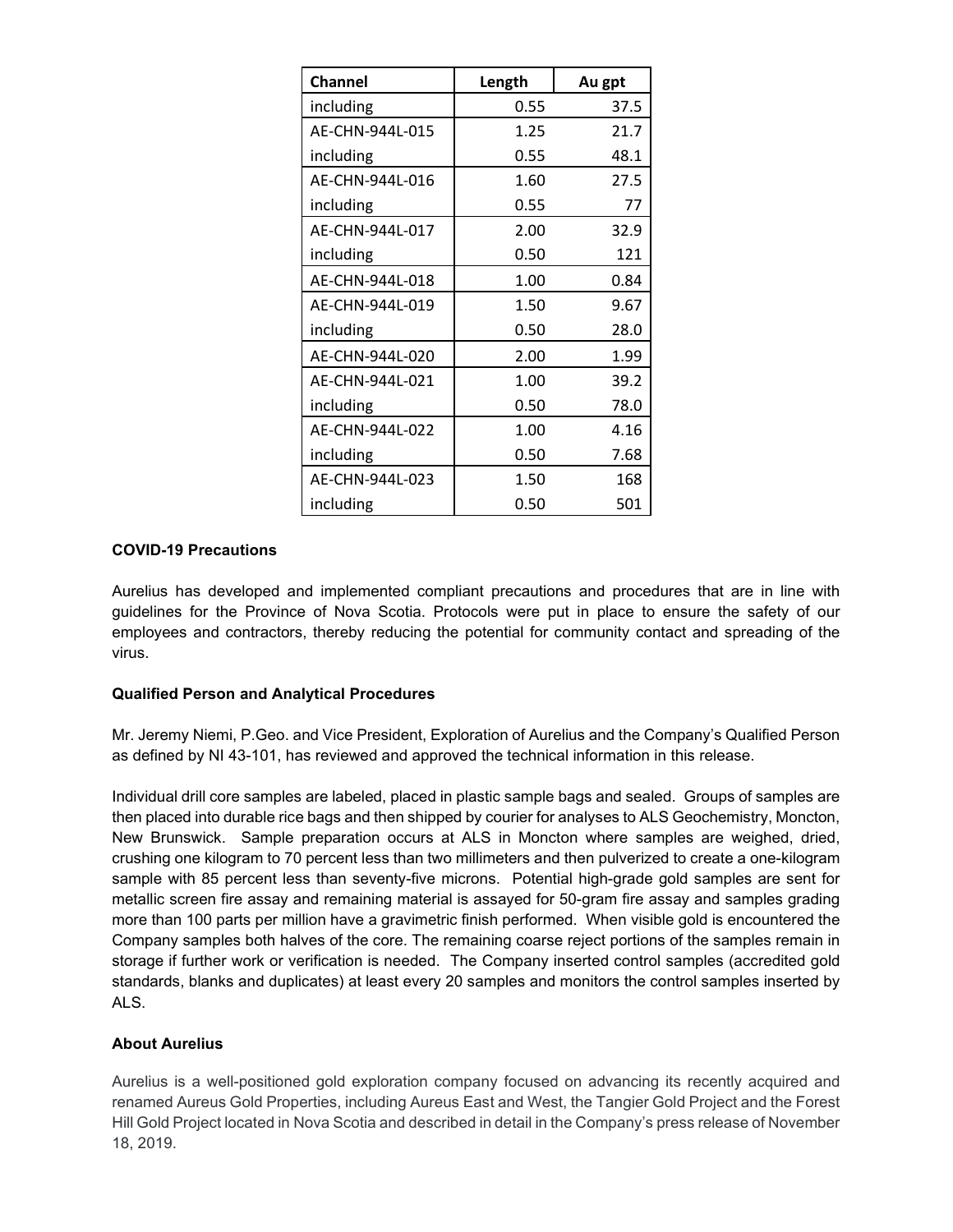Aurelius is also focused on advancing two district-scale gold projects in the Abitibi Greenstone Belt in Ontario, Canada, one of the world's most prolific mining districts; the 968-hectare Mikwam Property, in the Burntbush area on the Casa Berardi trend and the 12,425-hectare Lipton Property, on the Lower Detour Trend.

The Company has a management team with experience in all facets of the mineral exploration and mining industry who will be considering additional acquisitions of advanced staged opportunities in Nova Scotia, the Abitibi and other proven mining districts.

On Behalf of the Board **AURELIUS MINERALS INC.**

#### *For further information please contact:*

**Aurelius Minerals Inc.** Mark N.J. Ashcroft, P.Eng., President and CEO info@aureliusminerals.com Tel.: (416) 304-9095 www.aureliusminerals.com

*Neither TSX Venture Exchange nor its Regulation Services Provider (as that term is defined in the policies of the TSX Venture Exchange) accepts responsibility for the adequacy or accuracy of this release.*

#### **Cautionary Note Regarding Forward-Looking Information**

*This news release contains "forward-looking information" under the provisions of applicable Canadian securities legislation, concerning the business, operations and financial performance and condition of Aurelius. All statements in this press release, other than statements of historical fact, are "forward-looking information" with respect to Aurelius within the meaning of applicable securities laws, including statements with respect to the Company's planned drilling and exploration activities, the anticipated benefits of the Acquisition and the development of the Aureus Gold Properties, the future price of gold, the estimation of Mineral Resources, the timing of completion of the updated mineral resource estimate, the realization of Mineral Resource estimates, success of exploration activities, permitting time lines, currency exchange rate fluctuations, requirements for additional capital, government regulation of mining operations, environmental risks, unanticipated reclamation expenses, title disputes or claims and limitations on insurance coverage. Generally, this forward-looking information can be identified by the use of forward-looking terminology such as "plans", "expects" , "is expected", "budget", "scheduled", "estimates", "forecasts", "intends", "anticipates" , "believes", or variations or comparable language of such words and phrases or statements that certain actions, events or results "may", "could", "would", "should", "might" or "will be taken", "occur" or "be achieved" or the negative connotation thereof. Forward-looking information is necessarily based upon a number of factors and assumptions that, if untrue, could cause the actual results, performances or achievements of Aurelius to be materially different from future results, performances or achievements expressed or implied by such statements. Such statements and information are based on numerous assumptions regarding present and future business strategies and the environment in which Aurelius will operate in the future, including the price of gold, anticipated costs and ability to achieve goals.* 

*Certain important factors that could cause actual results, performances or achievements to differ materially from those in the forward-looking information include, among others, gold price volatility, mining operational and development risks, litigation risks, regulatory restrictions (including environmental*  regulatory restrictions and liability), changes in national and local government legislation, taxation, *controls or regulations and/or change in the administration of laws, policies and practices, expropriation*